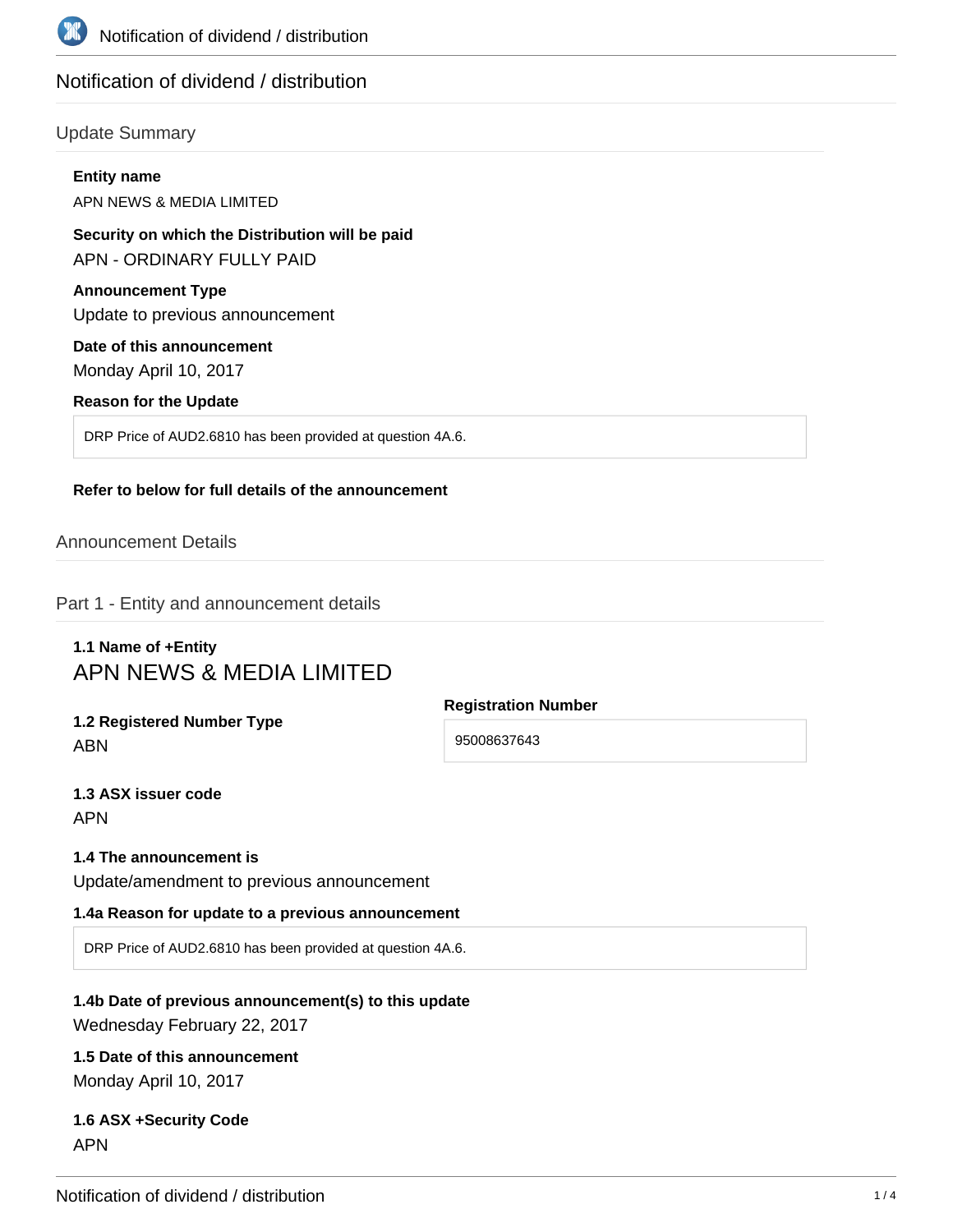

# **ASX +Security Description** ORDINARY FULLY PAID

Part 2A - All dividends/distributions basic details

**2A.1 Type of dividend/distribution Ordinary** 

**2A.2 The Dividend/distribution:**

relates to a period of twelve months

### **2A.3 The dividend/distribution relates to the financial reporting or payment period ending ended/ending (date)**

Saturday December 31, 2016

**2A.4 +Record Date** Friday March 31, 2017

**2A.5 Ex Date** Thursday March 30, 2017

**2A.6 Payment Date** Wednesday April 26, 2017

**2A.7 Are any of the below approvals required for the dividend/distribution before business day 0 of the timetable?**

- **•** Security holder approval
- **Court approval**
- **Lodgement of court order with +ASIC**
- **ACCC approval**
- **FIRB approval**
- **Another approval/condition external to the entity required before business day 0 of the timetable for the dividend/distribution.**

No

**2A.8 Currency in which the dividend/distribution is made ("primary currency")**

AUD - Australian Dollar

**2A.9 Total dividend/distribution payment amount per +security (in primary currency) for all dividends/distributions notified in this form** AUD 0.04000000

**2A.10 Does the entity have arrangements relating to the currency in which the dividend/distribution is paid to securityholders that it wishes to disclose to the market?** No

**2A.11 Does the entity have a securities plan for dividends/distributions on this +security?**

We have a Dividend/Distribution Reinvestment Plan (DRP)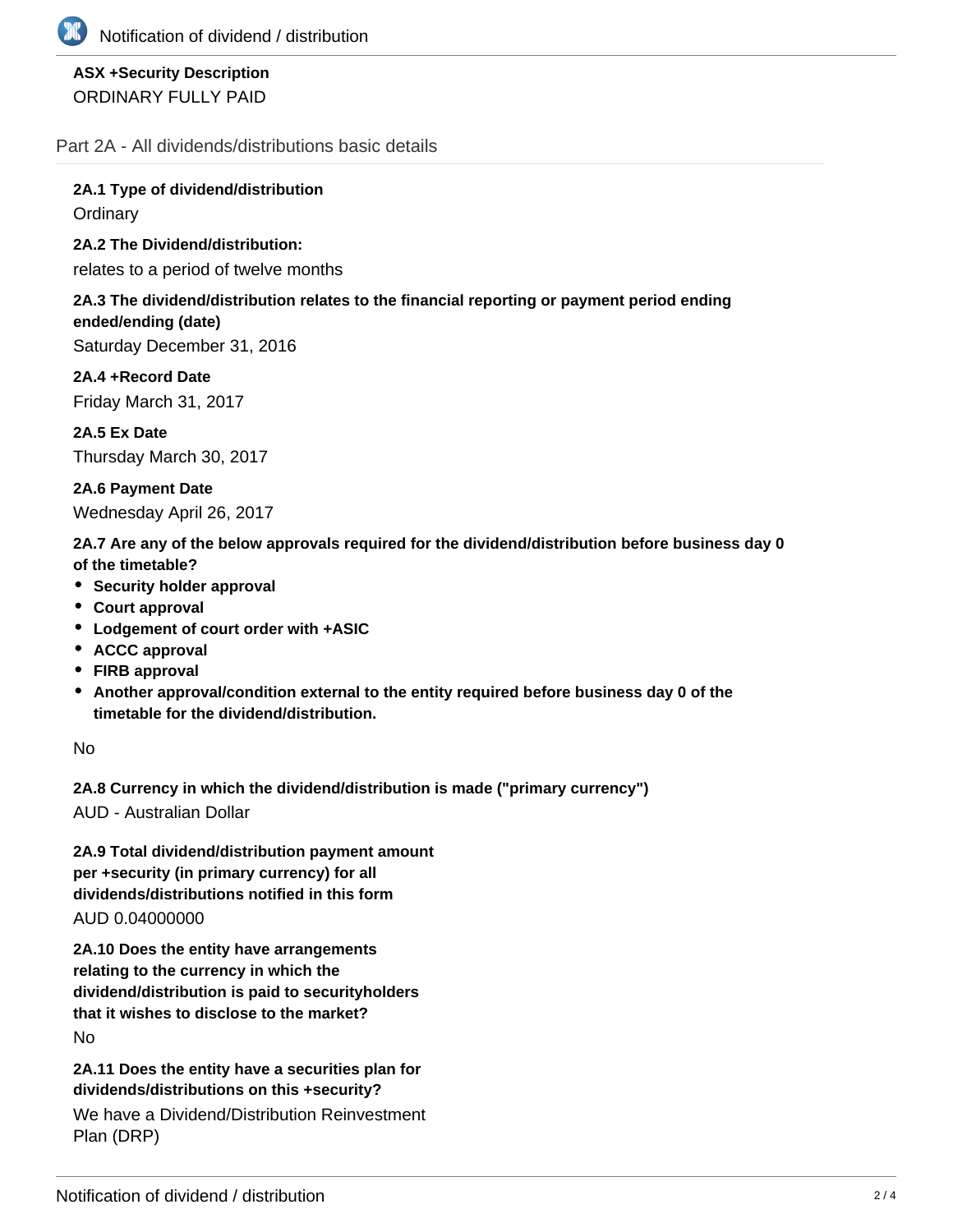| 2A.11a If the +entity has a DRP, is the DRP<br>applicable to this dividend/distribution?<br>Yes<br>2A.12 Does the +entity have tax component<br>information apart from franking?<br>N <sub>o</sub> | 2A.11a(i) DRP Status in respect of this<br>dividend/distribution<br><b>Full DRP</b>  |
|----------------------------------------------------------------------------------------------------------------------------------------------------------------------------------------------------|--------------------------------------------------------------------------------------|
| Part 3A - Ordinary dividend/distribution                                                                                                                                                           |                                                                                      |
| 3A.1 Is the ordinary dividend/distribution<br>estimated at this time?<br>N <sub>o</sub>                                                                                                            | 3A.1a Ordinary dividend/distribution estimated<br>amount per +security<br><b>AUD</b> |
| 3A.1b Ordinary Dividend/distribution amount per<br>security<br>AUD 0.04000000                                                                                                                      |                                                                                      |
| 3A.2 Is the ordinary dividend/distribution<br>franked?<br>Yes                                                                                                                                      | 3A.2a Is the ordinary dividend/distribution fully<br>franked?<br>Yes                 |
| 3A.3 Percentage of ordinary<br>dividend/distribution that is franked<br>100.0000 %                                                                                                                 | 3A.3a Applicable corporate tax rate for franking<br>credit (%)<br>30.0000 %          |
| 3A.4 Ordinary dividend/distribution franked<br>amount per +security<br>AUD 0.04000000                                                                                                              | 3A.5 Percentage amount of dividend which is<br>unfranked<br>0.0000%                  |
| 3A.6 Ordinary dividend/distribution unfranked<br>amount per +security excluding conduit foreign<br>income amount<br>AUD 0.00000000                                                                 |                                                                                      |
| 3A.7 Ordinary dividend/distribution conduit<br>foreign income amount per security<br>AUD 0.00000000                                                                                                |                                                                                      |
| Part 4A - +Dividend reinvestment plan (DRP)                                                                                                                                                        |                                                                                      |
| 4A.1 What is the default option if +security holders do not indicate whether they want to<br>participate in the DRP?<br>Do not participate in DRP (i.e. cash payment)                              |                                                                                      |
| 4A.2 Last date and time for lodgement of<br>election notices to share registry under DRP<br>Monday April 3, 2017 17:00:00                                                                          | 4A.3 DRP discount rate<br>0.0000%                                                    |
| 4A.4 Period of calculation of reinvestment price                                                                                                                                                   |                                                                                      |
| <b>Start Date</b><br>Monday April 3, 2017                                                                                                                                                          | <b>End Date</b><br>Friday April 7, 2017                                              |